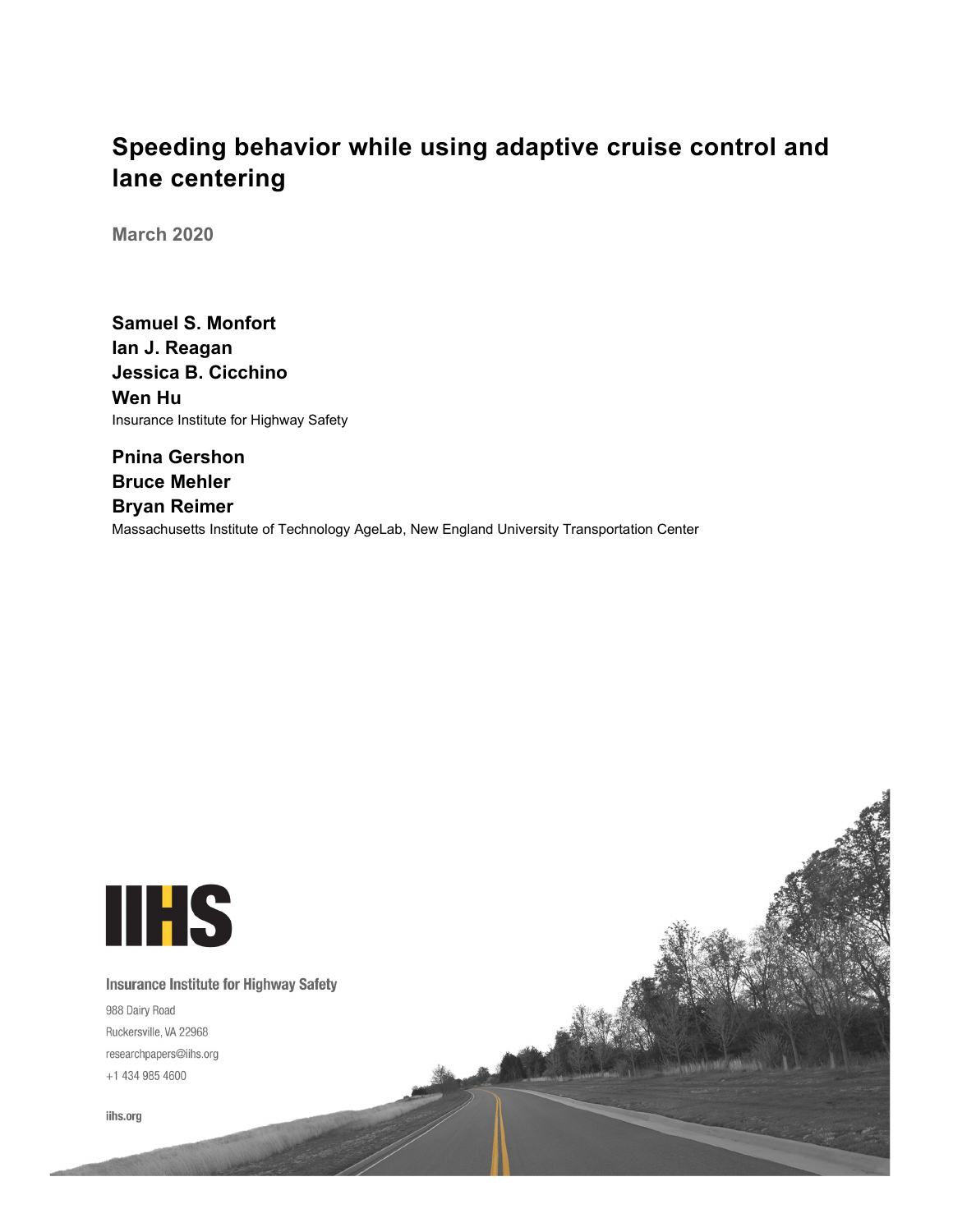# **Contents**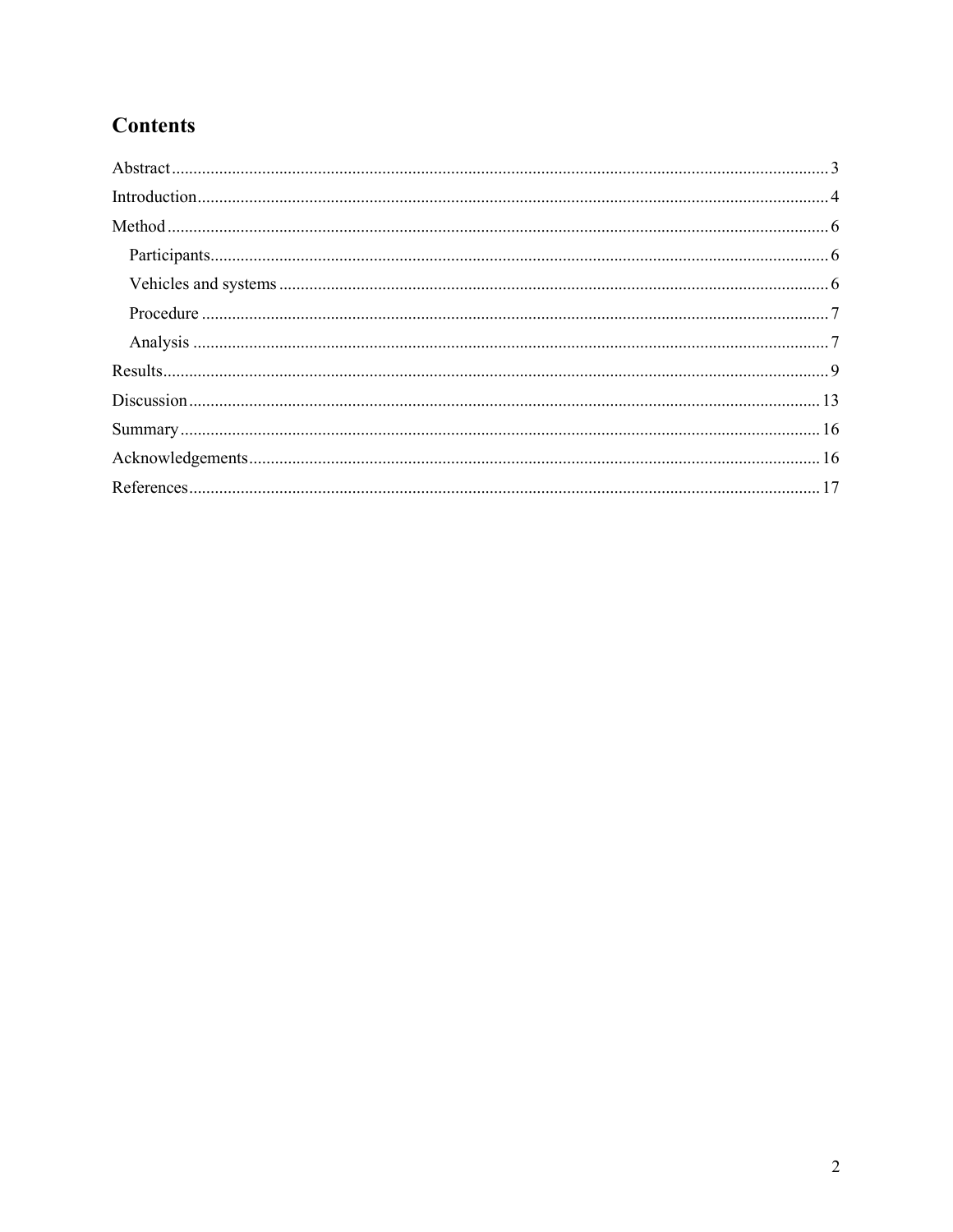# <span id="page-2-0"></span>**ABSTRACT**

**Objective:** Adaptive cruise control (ACC) and lane centering are usually marketed as convenience features but may also serve a safety purpose. However, given that speeding is associated with increased crash risk and worse crash outcomes, the extent to which drivers speed using ACC may reduce the maximum safety benefit they can obtain from this system. The current study was conducted to characterize speeding behavior among drivers using adaptive cruise control and a similar system with added lane centering.

**Methods:** We recruited 40 licensed adult drivers from the Boston, Massachusetts, metro area. These drivers were given either a 2017 Volvo S90 or a 2016 Land Rover Range Rover Evoque to use for about 4 weeks.

**Results:** Drivers were significantly more likely to speed while they used ACC (95%) relative to periods of manual control (77%). A similar pattern arose for drivers using ACC with added lane centering (96% vs. 77%). Drivers who traveled over the posted limit with these systems engaged also sped slightly faster than drivers controlling their vehicle manually. Finally, we found that these differences were the most pronounced on limited-access roads with a lower speed limit (55 mph).

**Conclusions:** These findings point to a possible obstacle to obtaining the full safety potential from this advanced vehicle technology. Any consideration of the net safety effect of ACC and lane centering should account for the effects of more frequent and elevated speeding.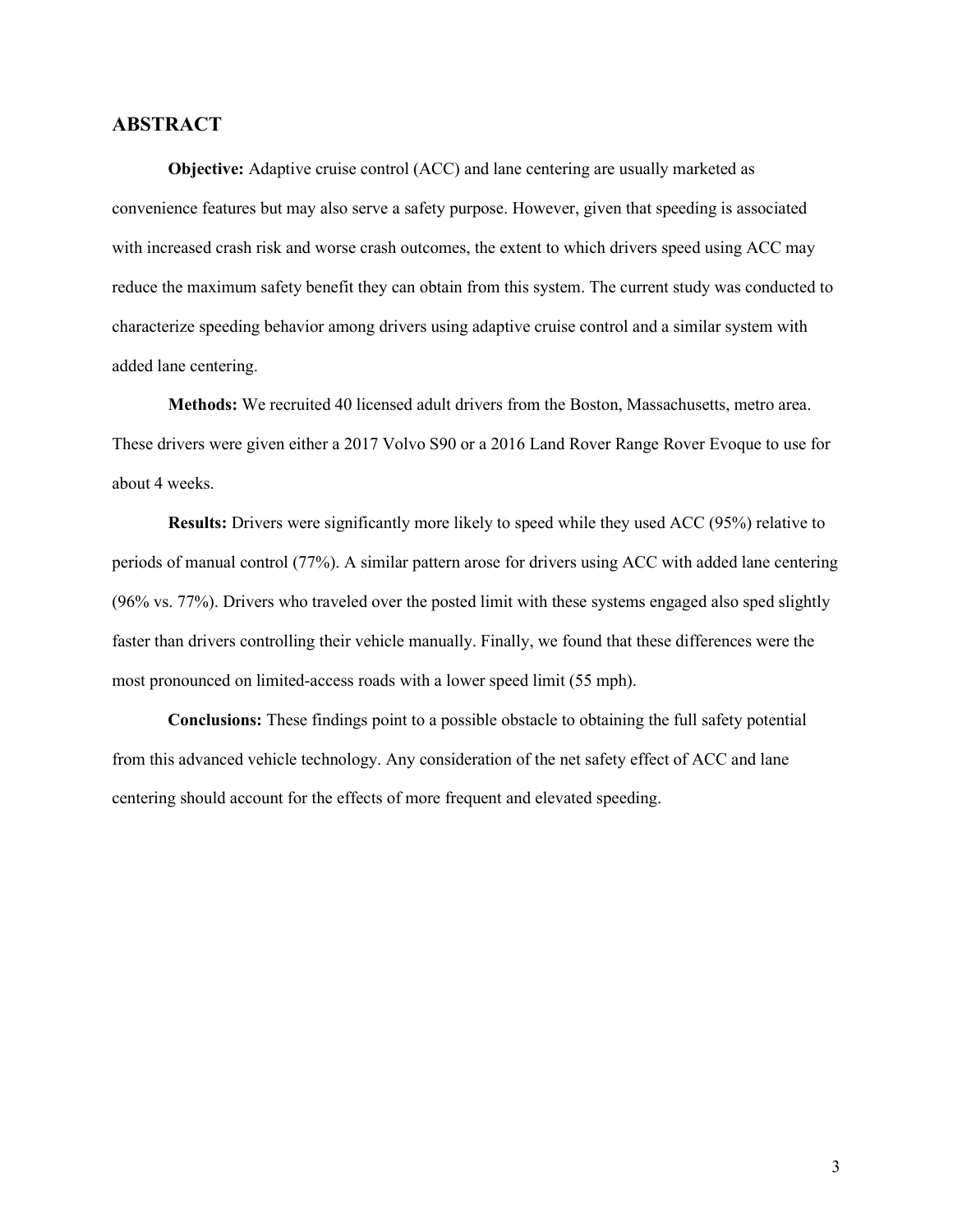# <span id="page-3-0"></span>**INTRODUCTION**

Manual tasks are often automated out of a desire to improve performance. There are a great number of success stories in this regard, from commercial aviation (e.g., Wiener & Curry, 1980) and mass transit (e.g., Longo & Bramani, 2015), to maritime shipping (e.g., Hetherington, Flin, & Mearns, 2006). However, far from removing human responsibility altogether, automation has largely altered the responsibilities of operators who now must assume managerial positions over automated elements of the system. Even for tasks that are entirely automated, a human operator is typically placed in a supervisory role. The assumption of supervisory duties introduces the potential for errors related to the failure to attend or respond to the automation's mistakes (Bagheri & Jamieson, 2004; Parasuraman & Riley, 1997). Poor outcomes can also result when automation is used at inappropriate times or in ways outside the bounds of its intended design.

Of particular interest to the current study, cruise control allows the user to specify a speed that exceeds the legal limit. Cruise control maintains a speed selected by the driver; adaptive cruise control (ACC) is a more advanced variant that dynamically adjusts vehicle speed to match pace with a leading vehicle. In both cases, a task that was previously controlled manually by the driver is now automated. There is some evidence to suggest that drivers may drive faster when they have access to ACC (National Highway Traffic Safety Administration [NHTSA], 1998), but the extent to which they exceed the speed limit with this system engaged is unknown. The current study was conducted to quantify driver speeding behaviors while using ACC and a more advanced variant with added lane centering. Lane centering automates the steering process by keeping the vehicle centered in the lane (with driver supervision).

Although ACC is typically marketed as a convenience rather than a safety feature, it can also serve a safety purpose. At default settings, the system tends to maintain a greater lead compared with manual driving (Xiong & Boyle, 2011), allowing more time for braking in response to a critical event. Research also suggests that ACC may reduce crash risk by reducing passing maneuvers and lane changes (Crump, 1984; Garber & Ehrhart, 2000). A recent analysis of insurance claims support this notion,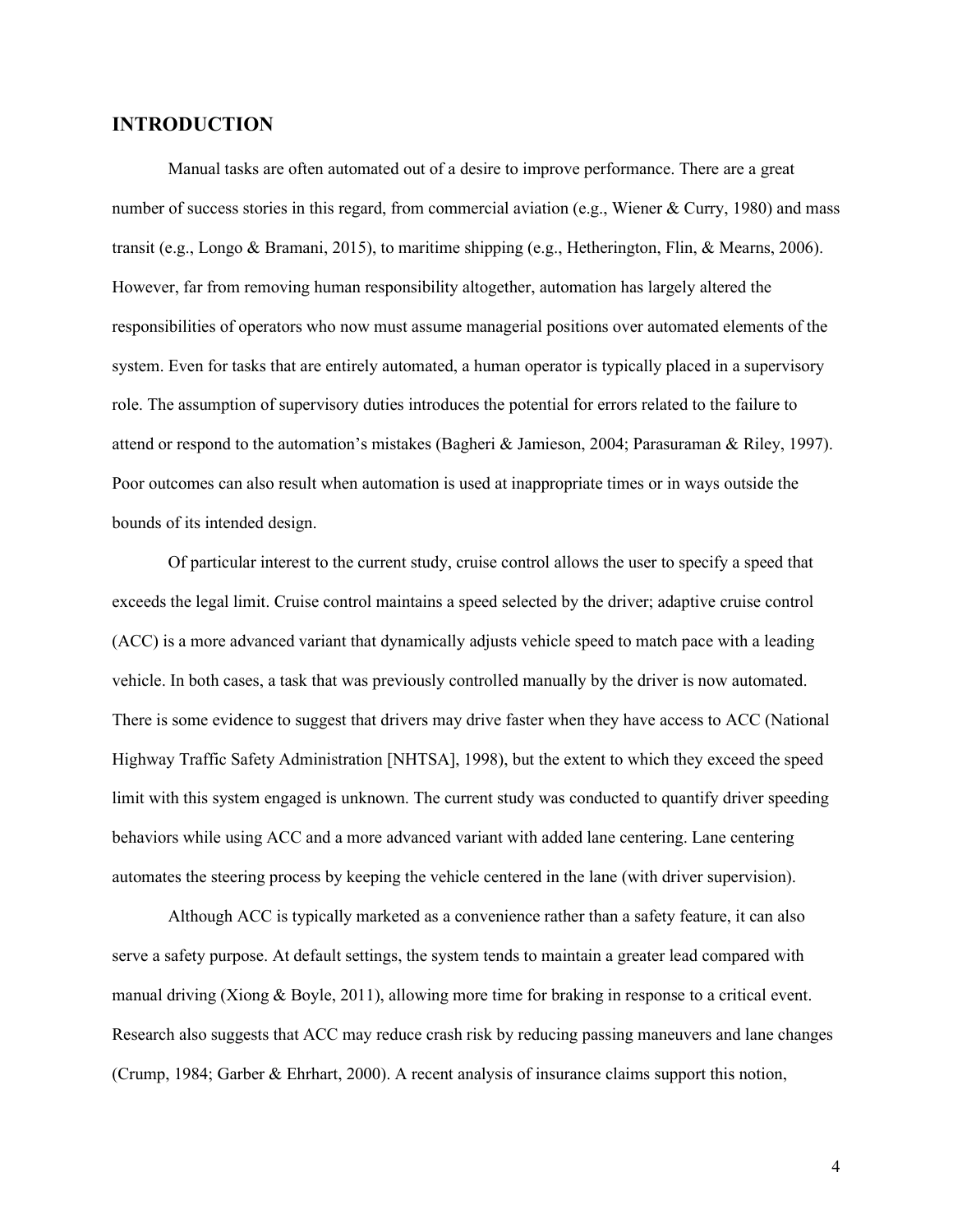finding that the presence of ACC on certain BMW vehicles was associated with greater reductions in claim rates than what was seen for vehicles with other crash avoidance systems (Highway Loss Data Institute, 2019a). The safety benefit of the lane-centering functionality is less clear, however. The same analysis found that adding lane centering to BMW's ACC system did not provide an additional safety benefit (HLDI, 2019a), although it remains to be seen whether this feature improves safety outcomes in other vehicles.

The safety benefit of ACC and lane centering will be reduced to the extent that drivers using these systems engage in more frequent risky speeding behavior than drivers controlling their vehicles manually. All else being equal, faster speeds increase the distance that a vehicle travels before the driver can respond to an emergency, increase the distance needed to stop, and increase the risk that an evasive steering maneuver will result in a loss of control (Elvik, 2005). Speeding is known to reduce drivers' ability to avoid a crash if they are faced with a critical event, and even small increases in speed can substantially worsen crash outcomes (Elvik, 2009; Kloeden, McLean, & Glonek, 2002). ACC may help manage some conflict scenarios (e.g., lead vehicle decelerations within the ACCs limits) but leaves the driver responsible in others (e.g., vehicle cut-ins). Much like conventional control, a driver's ability to react to emergent events remains more impaired at higher speeds. Overall, speeding has long been known as a major factor in traffic safety. The latest estimates suggest that speeding is a contributing factor in 26% of motor vehicle fatalities (IIHS, 2020), and federal data place the cost of speed-related crashes at \$52 billion each year (NHTSA, 2015). As such, the mitigation of speeding through the appropriate use of automation could enhance road safety.

ACC and lane centering are relatively rare in today's fleet—just 17% of model year 2020 vehicle series are equipped with ACC as standard (Highway Loss Data Institute, 2019b), and lane centering is even less prevalent. It is reasonable to expect that these systems will become more common in the future. The way drivers use (or misuse) these systems will have a significant impact on highway safety. Driver speeding behavior with today's technology can be used to anticipate the effects that these systems might have when they are more widespread (NHTSA, 2006).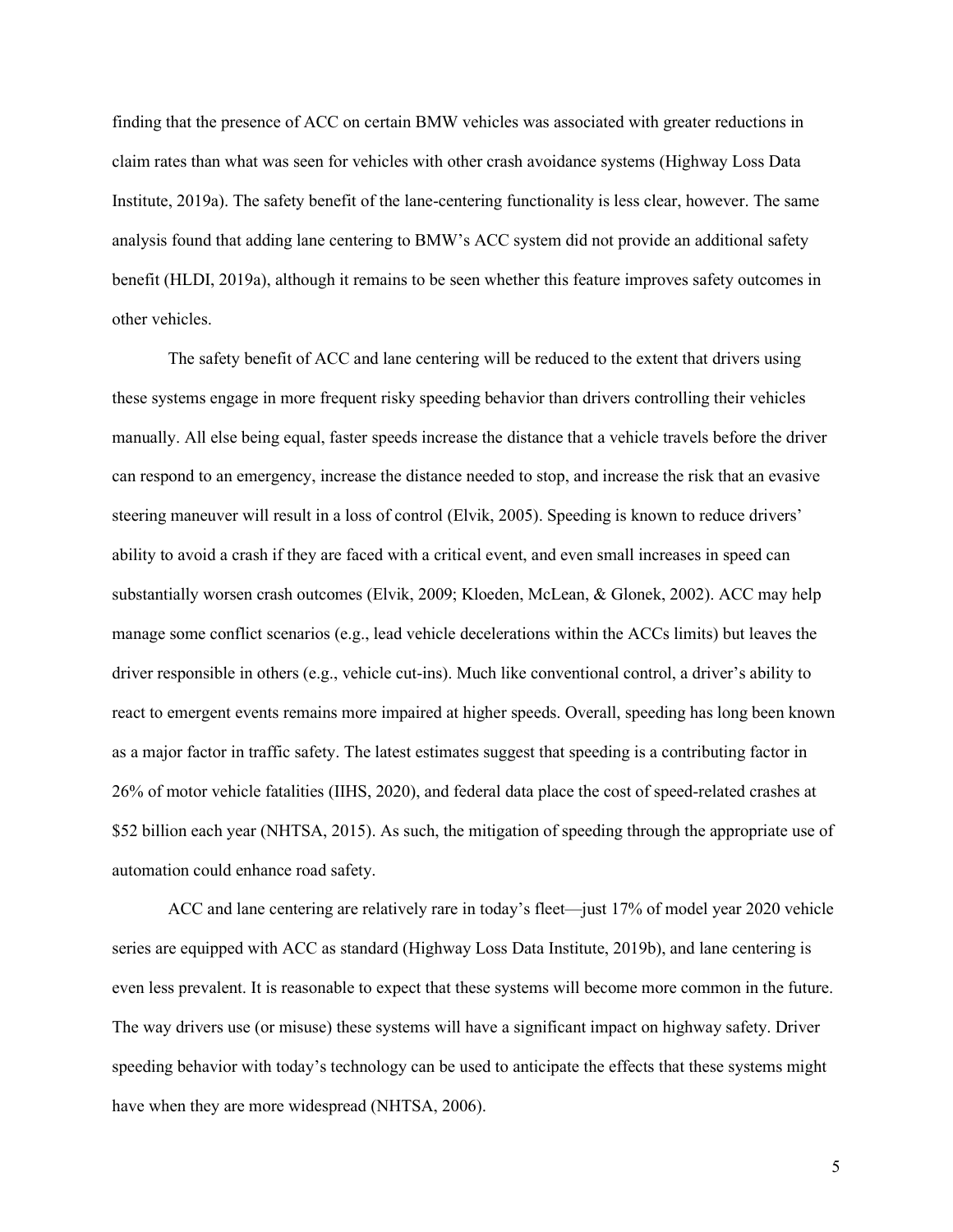# <span id="page-5-0"></span>**METHOD**

#### <span id="page-5-1"></span>**Participants**

Licensed adult drivers ( $N = 40$ ; 55% male) were recruited from the Boston, Massachusetts, metro area. As part of the recruitment process, background and driving record checks were performed to meet risk-minimizing standards associated with the Massachusetts Institute of Technology's (MIT's) policy for driving MIT-owned vehicles. To be eligible, participants must not have been involved in a police-reported crash, must not have received two or more moving-traffic-violation convictions in the past year, and must not have had other high-risk behaviors on their record (e.g., driving under the influence, license suspension, etc.). Drivers were on average 43.9 years old  $(SD = 14.1)$  and reported commuting at least 30 miles a day along a consistent route.

#### <span id="page-5-2"></span>**Vehicles and systems**

All participants were provided either a 2017 Volvo S90 (*n* = 20) or a 2016 Land Rover Range Rover Evoque ( $n = 20$ ) for their personal use for approximately 4 weeks ( $M = 4.1$  weeks,  $SD = 0.94$ ). Both the S90 and the Evoque were equipped with ACC, which provided consistent headway and speed control. The Volvo S90 was also equipped with a second system—Pilot Assist—which provided lane centering in addition to the base functionality of ACC.

The vehicles were instrumented with the MIT Advanced Vehicle Technology (MIT-AVT) RIDER (Real-time Intelligent Driving Environment Recording) data acquisition system (Fridman et al., 2019). Video cameras were installed facing the instrument panel, and computer vision was used to determine the status of the advanced driver assistance systems. Vehicle speed and location were recorded using a GPS chip. GPS data were also used to obtain functional class (Federal Highway Administration, 2013) and posted speed limits of the roads where the travel occurred. Speed limits for approximately 1% of the data could not be identified; these segments were discarded. The current dataset was restricted to interstates, freeways, and other expressways.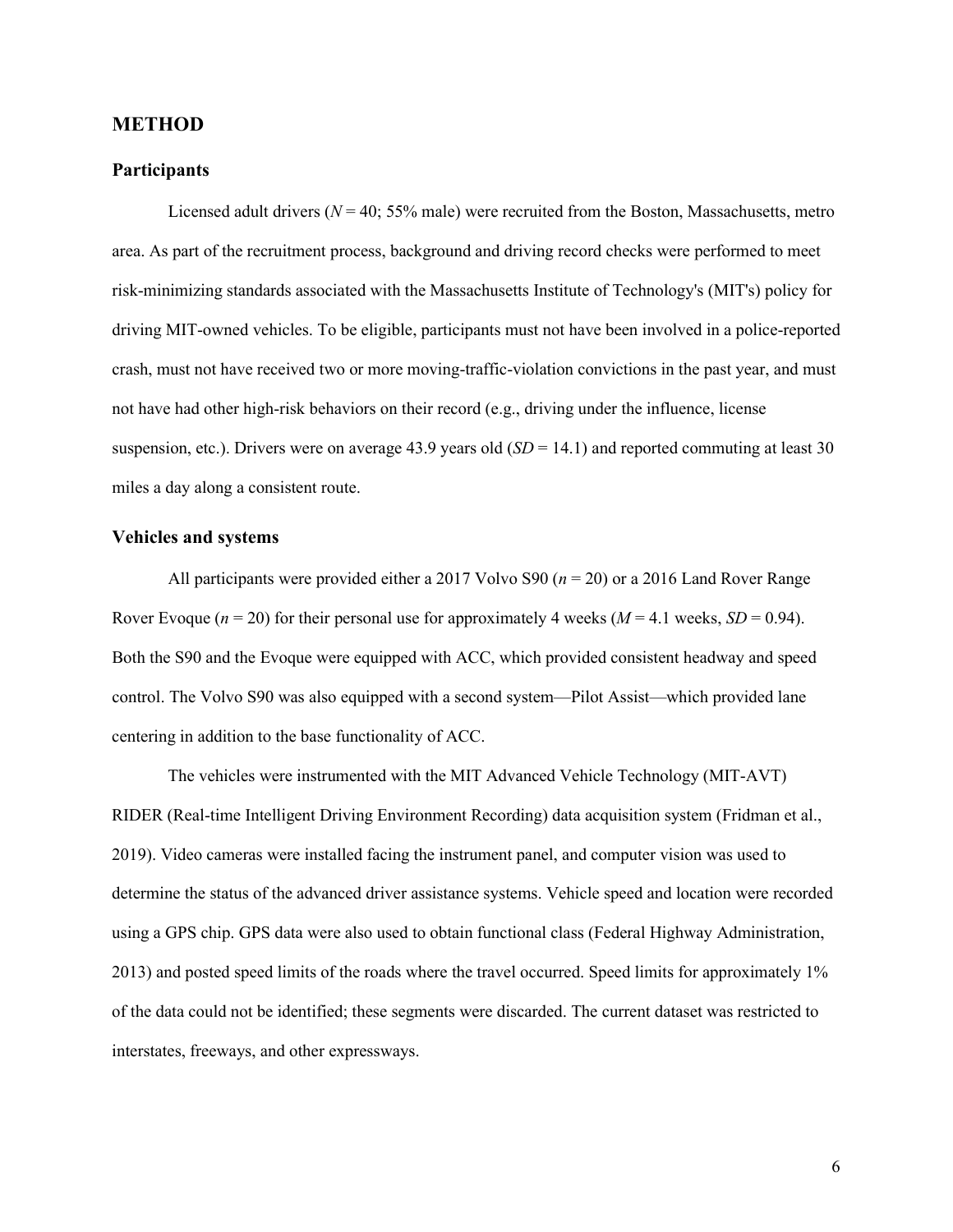#### <span id="page-6-0"></span>**Procedure**

Participants were trained for 90 minutes upon receipt of the vehicle. The first 30 minutes took place inside the stationary vehicle and focused on basic vehicle functions and instrumentation. The remainder of the training (60 minutes) took place on the road, where participants went through the process of activating and deactivating the driver assistance systems, including ACC and lane centering. After training, participants responded to demographic and individual differences questionnaires.

#### <span id="page-6-1"></span>**Analysis**

Speeding behavior was analyzed in two ways. First, a binary variable was created to indicate whether or not the driver was speeding. This variable assumed a value of 1 if the vehicle's current speed exceeded the posted limit of the road, else it assumed a value of 0. Second, the posted limit was subtracted from participants' speed values to produce a value for the degree of speeding: the vehicle's speed relative to the current limit. The latter analysis was restricted to periods where the drivers were speeding so as to get an estimate for speeding severity by control type. Only periods of "free-flow" driving were retained for analysis; free-flow was defined as traveling 5 mph below the speed limit or faster, which was the approach used by NHTSA in its examination of speeding behavior that occurred during a large naturalistic driving study (Richard, Joonbum, Brown, Landgraf, 2020).

The binary speeding variable was used in a logistic model to predict the probability of speeding. Odds ratios were converted to risk ratios for this analysis (Zhang & Yu, 1998). The continuous speeding variable was then used in a linear model to predict the amount over the speed limit that speeding drivers were traveling. Both outcomes were predicted by control type (ACC, Pilot Assist, manual driving) and speed limit (55 mph, 60 mph, 65 mph). Vehicle type (S90 vs. Evoque) and trip number (number of freeflow trips since onset) were included as covariates.

A follow-up analysis was conducted to determine whether the effect of control type on speeding behavior varied by the speed limit of the road. This interaction was calculated using a binary control type variable (ACC/Pilot Assist vs. manual) and speed limit (55 mph, 60 mph, 65 mph). Control type was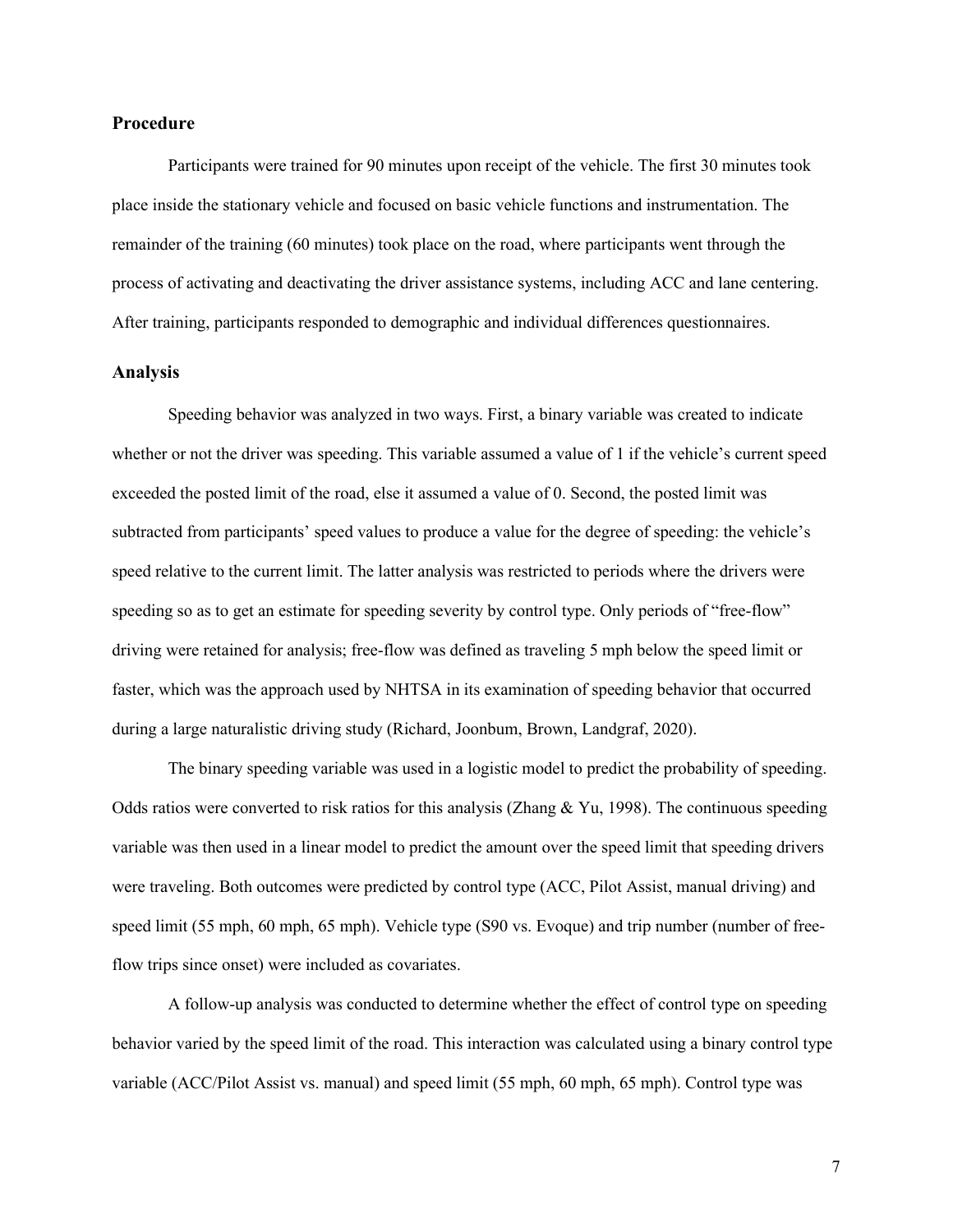converted to a binary variable for the interaction term to ensure sufficient representation in each cell. Elvik's (2009) Power Model was then used to convert these speed values into more concrete terms: estimated percentage change in fatal, injury, and property-damage-only crash risk. Finally, to assess the degree to which speeding is consistent within drivers, we correlated participants' probability and magnitude of speeding during manual driving with that during ACC/Pilot Assist use.

All regression analyses were conducted using linear mixed-effects models (Bates, Mächler, Bolker, & Walker, 2015), and Sattherwaite approximations (1946) were used to determine denominator degrees of freedom for *t*- and *p*-values. Mixed-effects models are appropriate for repeated measures designs where participants provide numerous nonindependent responses. In the case of the current study, for example, speed was recorded every second. Vehicle speed at one second is necessarily correlated with vehicle speed in the next. Similarly, drivers who speed during one trip may be more likely to speed in a subsequent trip. Using an ordinary regression model in the current study would mistakenly assume these measurements to be independent, which would overestimate degrees of freedom and inflate the Type 1 error rate. All the mixed-effects models in the current study used a three-level structure with trips nested within drivers, as well as a random slopes term for control state.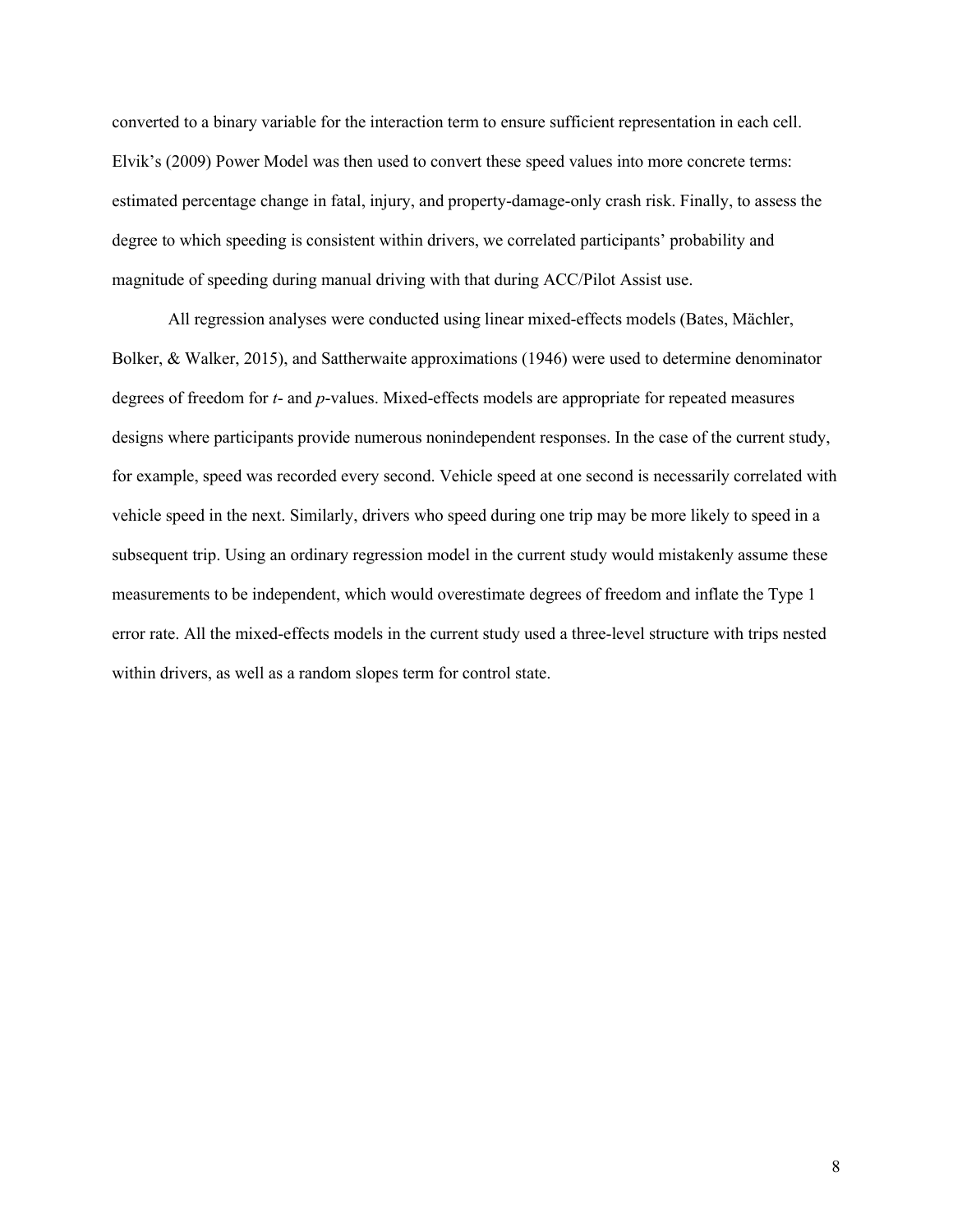# <span id="page-8-0"></span>**RESULTS**

The 40 participants undertook an average of 25 trips each on limited-access roads  $(SD = 14)$ , totaling approximately 20,000 miles traveled ( $M = 516$  miles each,  $SD = 409$ ). The majority of these miles were traveled under manual control (60%), followed by ACC (32%) and Pilot Assist (7.3%). We first examined a density plot of vehicle speed relative to the speed limit by control state. This plot shows density spikes close to each 5-mph interval around the speed limit for ACC and Pilot Assist use (Figure 1).



Figure 1. Distribution of vehicle speed over limit by control state.

Drivers were significantly more likely to speed while they used ACC (95%) relative to periods of manual driving (77%), RR=1.24, 95% CI [1.20, 1.26],  $p < 0.01$ . A similar pattern arose for drivers using Pilot Assist (96% vs. 77%), RR=1.24, 95% CI [1.18, 1.27], *p* < .001 (Figure 2). There were no significant differences by vehicle type (S90 vs. Evoque), and trip number did not significantly predict the probability of speeding.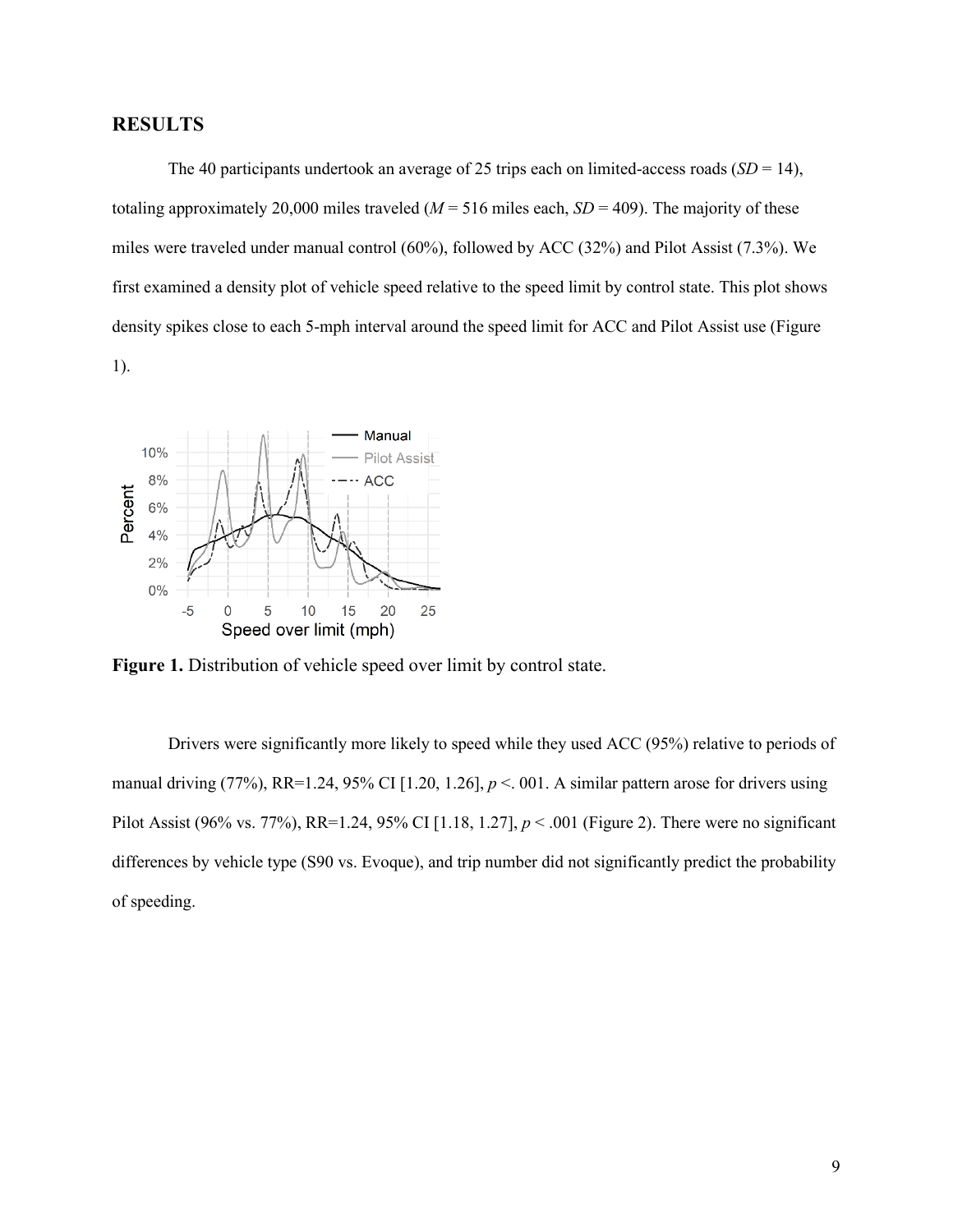

**Figure 2.** Probability of speeding by control state. Error bars represent 95% confidence interval (CI). \*\*\*  $p < .001$ .

There were also statistically significant differences in the magnitude of speeding between manual, ACC, and Pilot Assist travel (Figure 3). While speeding, drivers controlling their vehicles manually traveled 6.1 mph over the speed limit, compared with 7.0 mph over during ACC travel ( $B = .91$ ,  $SE =$ 0.27,  $t(32.0)=3.40$ ,  $p = .002$ ) and 7.1 mph over during Pilot Assist travel (B=1.03, *SE* = 0.44,  $t(19.0)=2.36, p = .029$ . Thus, although there were rather large differences in the probability of speeding by control state, the differences in the magnitude of speeding were comparatively small. There were no significant differences by vehicle type (S90 vs. Evoque), and trip number did not significantly predict the magnitude of speeding.



**Figure 3.** Miles per hour over the speed limit by control state. Error bars represent 95% confidence interval (CI).  $** = p < .01$ ,  $* = p < .05$ .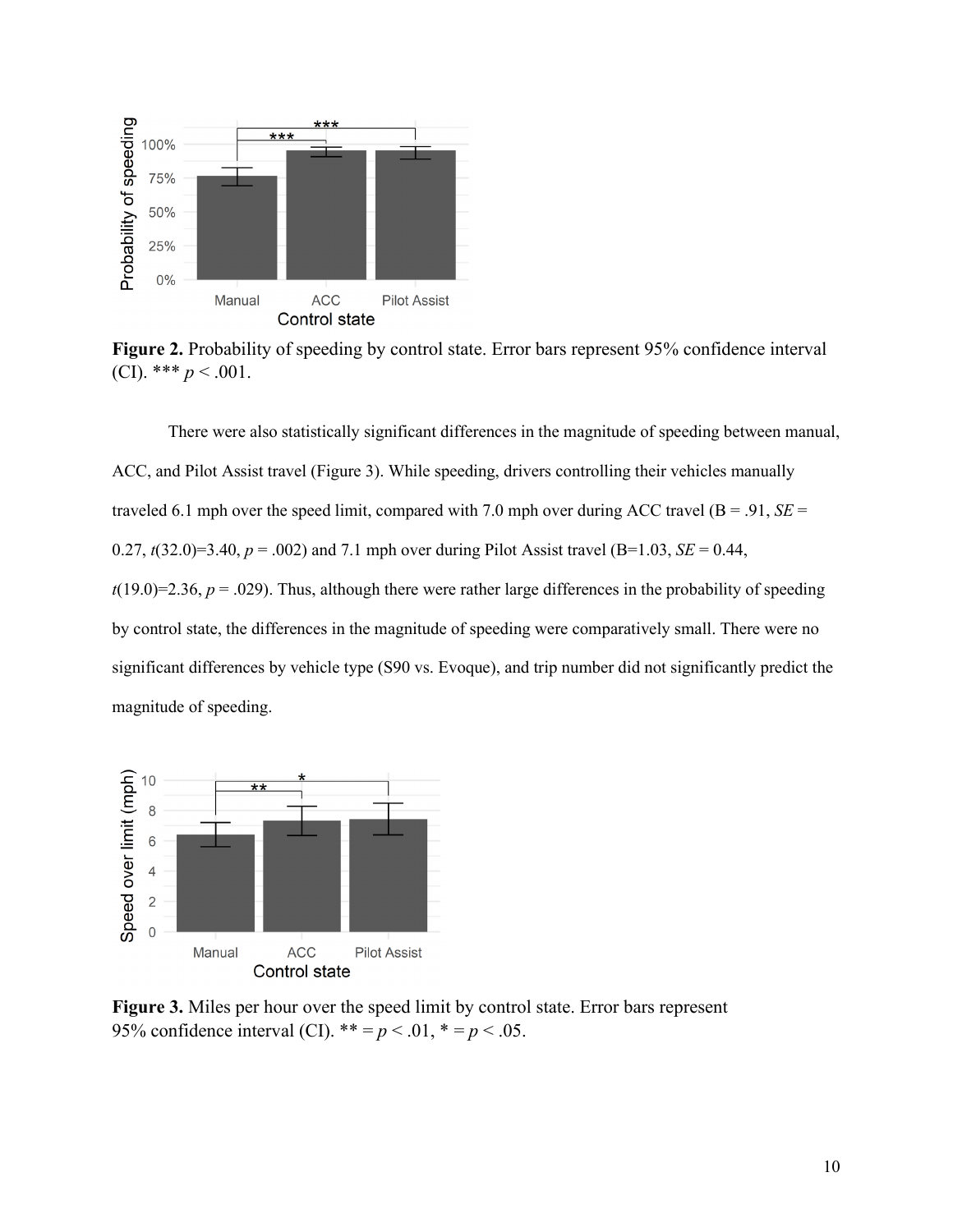Overall, the magnitude of speeding behavior decreased as the speed limit increased,  $B = -1.41$ ,  $SE = 0.11$ ,  $t(1483) = -12.5$ ,  $p < .001$ . On average, speeding drivers traveled about 8 mph over the limit on 55-mph and 60-mph roads, but only about 5 mph over on 65-mph roads. The interaction between control state and speed limit was also significant,  $B = -0.51$ ,  $SE = 0.14$ ,  $t(668.6) = -0.365$ ,  $p < 0.001$ , such that the effect of control state on speeding was more pronounced on roads with a lower speed limit (Figure 4). The largest difference in the magnitude of speeding behavior between manual control and ACC/Pilot Assist occurred on 55-mph roads ( $\Delta$  1.4 mph); the difference was negligible for 60-mph roads ( $\Delta$  0.26 mph) and 65-mph roads (∆ 0.41 mph). In sum, the data suggest that ACC and Pilot Assist increase speeding the most when the speed limit is relatively low.



**Figure 4.** Miles per hour over the speed limit by control state and speed limit. Error bars represent 95% confidence interval (CI). PA = Pilot Assist.

Elvik (2009) provides an equation for converting change in speed to the probability of various crash outcomes. Briefly, this equation consists of *speed after* divided by *speed before* raised to an exponent. The exponent varies depending on outcome (fatal, injury, property damage only) and road type (rural, urban, overall) and includes bounds for calculating a 95% confidence interval. Assuming that the automation associated with ACC/Pilot Assist does not significantly impact this calculation, the equation can be used to estimate the change in crash risk associated with the increase in speed observed for ACC/Pilot Assist use. We estimated the projected change in fatal, injury, and property-damage-only crash risk using the speed values from 55-mph roads because the largest increase in speeding behavior was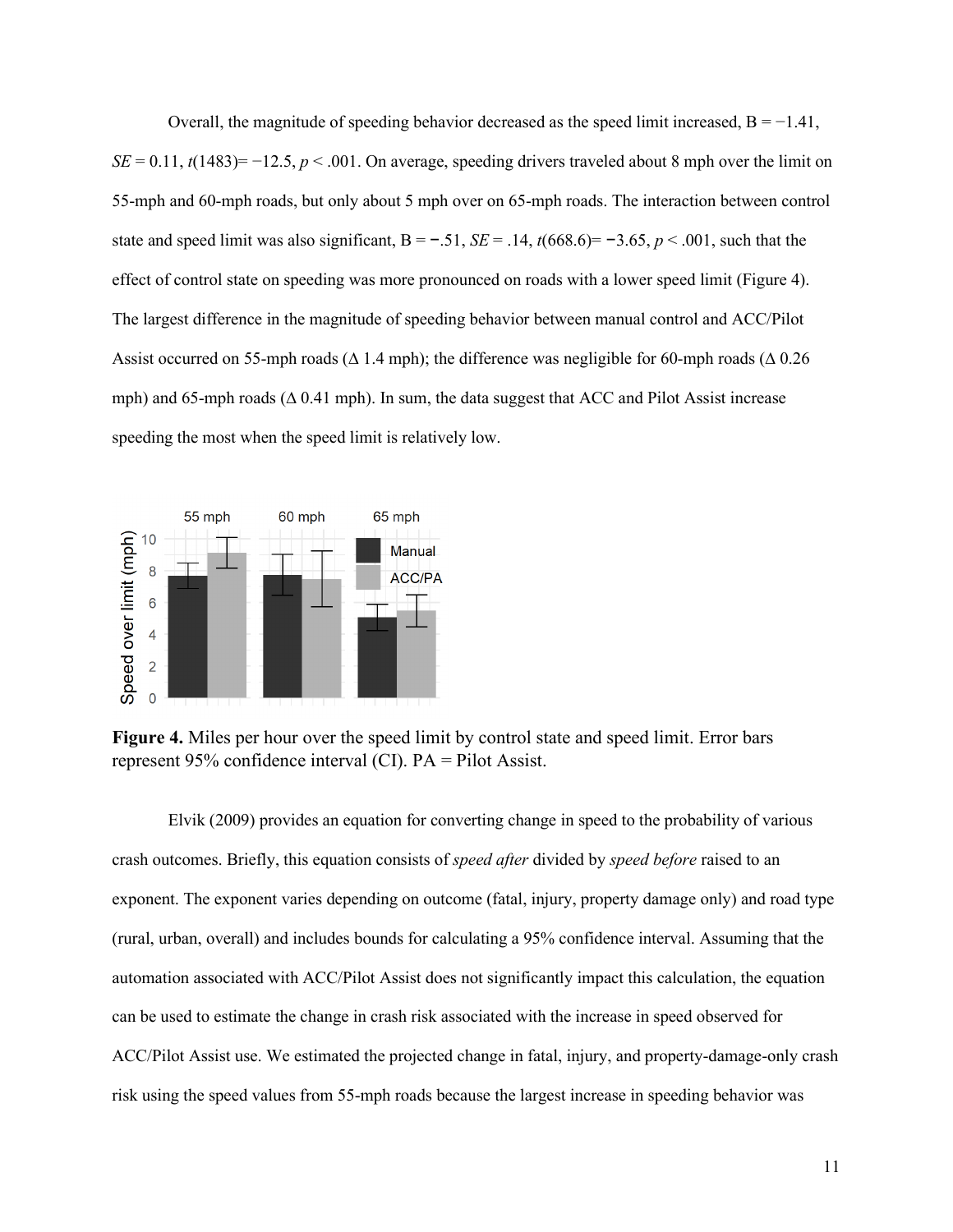observed there. Compared with manual driving, the increase in speed associated with ACC/Pilot Assist use was estimated to increase crash risk by 10% for fatal crashes, by 4% for injury crashes, and by 3% for property-damage-only crashes (Figure 5).



**Figure 5.** Estimated change in fatal, injury, and property-damage-only crashes associated with increased speed during ACC/Pilot Assist use compared with manual driving on freeways with 55-mph speed limits. Error bars represent 95% confidence interval (CI).

The tendency to drive over the speed limit was relatively stable within participants across control types. That is, if a driver were predisposed toward speeding while manually controlling the vehicle, the same could be said for their tendency to speed while using ACC/Pilot Assist. This was true for both probability of speeding  $(r = .63)$  and magnitude of speeding  $(r = .66)$  (Figure 6).



**Figure 6.** Correlation of speeding behaviors between manual driving and ACC/Pilot Assist driving by participant.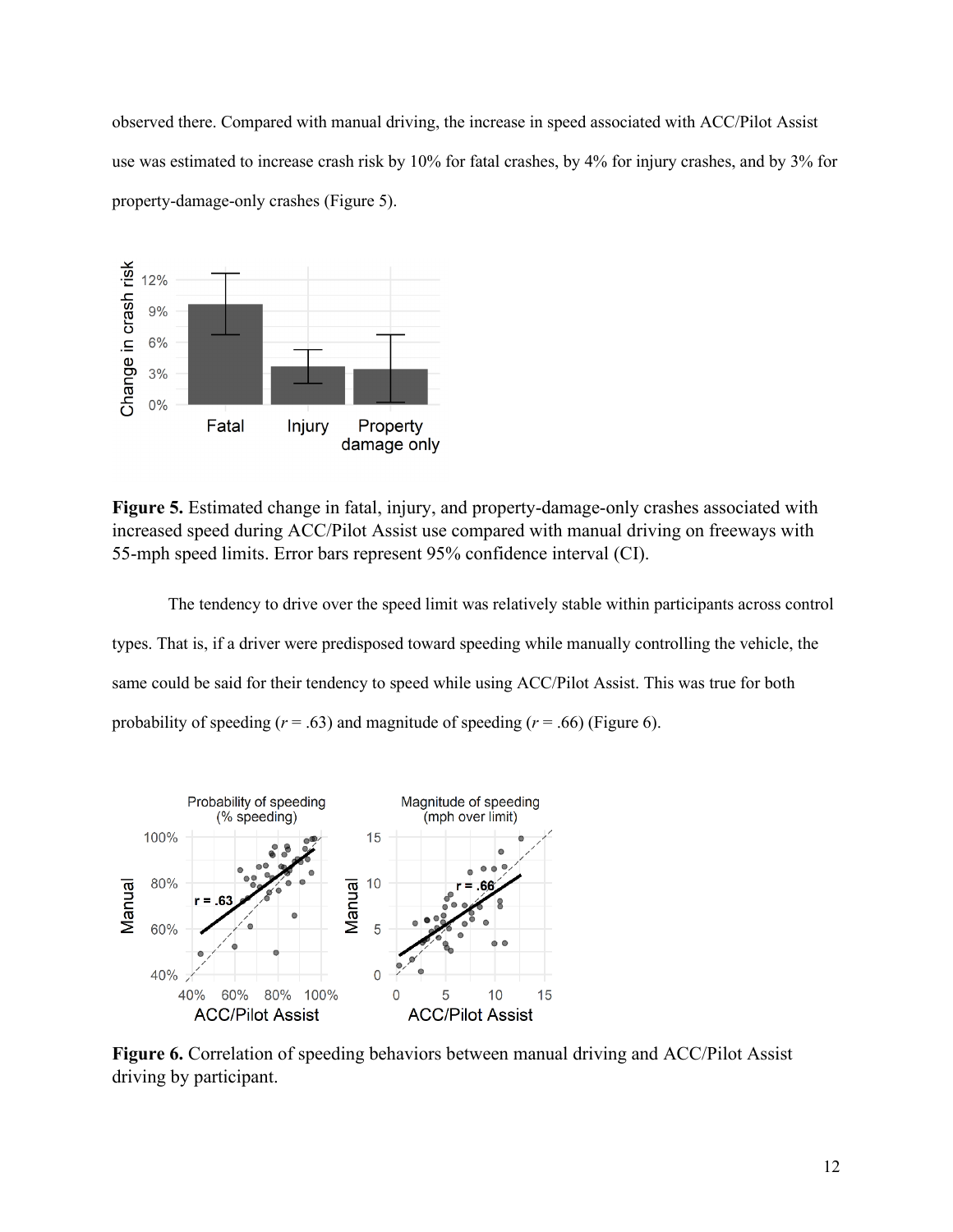# <span id="page-12-0"></span>**DISCUSSION**

We found that ACC and Pilot Assist use were associated with more frequent speeding and speeding that was greater in magnitude compared with manual driving. When drivers employed these systems, they were 24% more likely to speed and the amount over the limit they sped was slightly higher compared with when they were controlling their vehicles manually. Although the raw increase in speed associated with ACC and Pilot Assist use was only about 1 mph, it should be interpreted in light of the crash estimates derived from the Elvik (2009) equation. The speed differences observed in the current study were associated with a potentially substantial increase in fatal crashes  $(+10\%)$ , injury crashes (+4%), and property-damage-only crashes (+3%). These estimates are consistent with past research. For example, an IIHS analysis of speed limits found that the small average speed increase that results from raising the speed limit by 5 mph on interstates and freeways increased fatality rates on those roads by 8.5% (Farmer, 2019).

More frequent and severe speeding behavior while using ACC and lane centering may at least partially offset the safety benefits associated with these systems. Speed at impact is a primary predictor of crash severity, and so all else being equal, drivers using ACC would be at a greater risk of injury than drivers operating their vehicles manually. However, the current study did not measure a number of aspects related to ACC use that past research has linked with positive safety outcomes. For example, it is possible that drivers in the current study who set ACC to higher speeds also set a greater following distance. The control system automation involved with ACC is also designed to respond better than drivers to certain risky scenarios such as lead vehicle deceleration. Future research should consider the combined effect of excess speeding and greater following distance (among others: Crump, 1984; Garber & Ehrhart, 2000; Xiong and Boyle, 2011) to calculate the net effect that ACC has on safety.

Driver inattention can exacerbate the ill effects of excessive speed, and inattention is more common among drivers aided by automation—like ACC and lane centering—compared with those operating their vehicle manually (De Winter, Happee, Martens, & Stanton, 2014; Llaneras, Salinger, &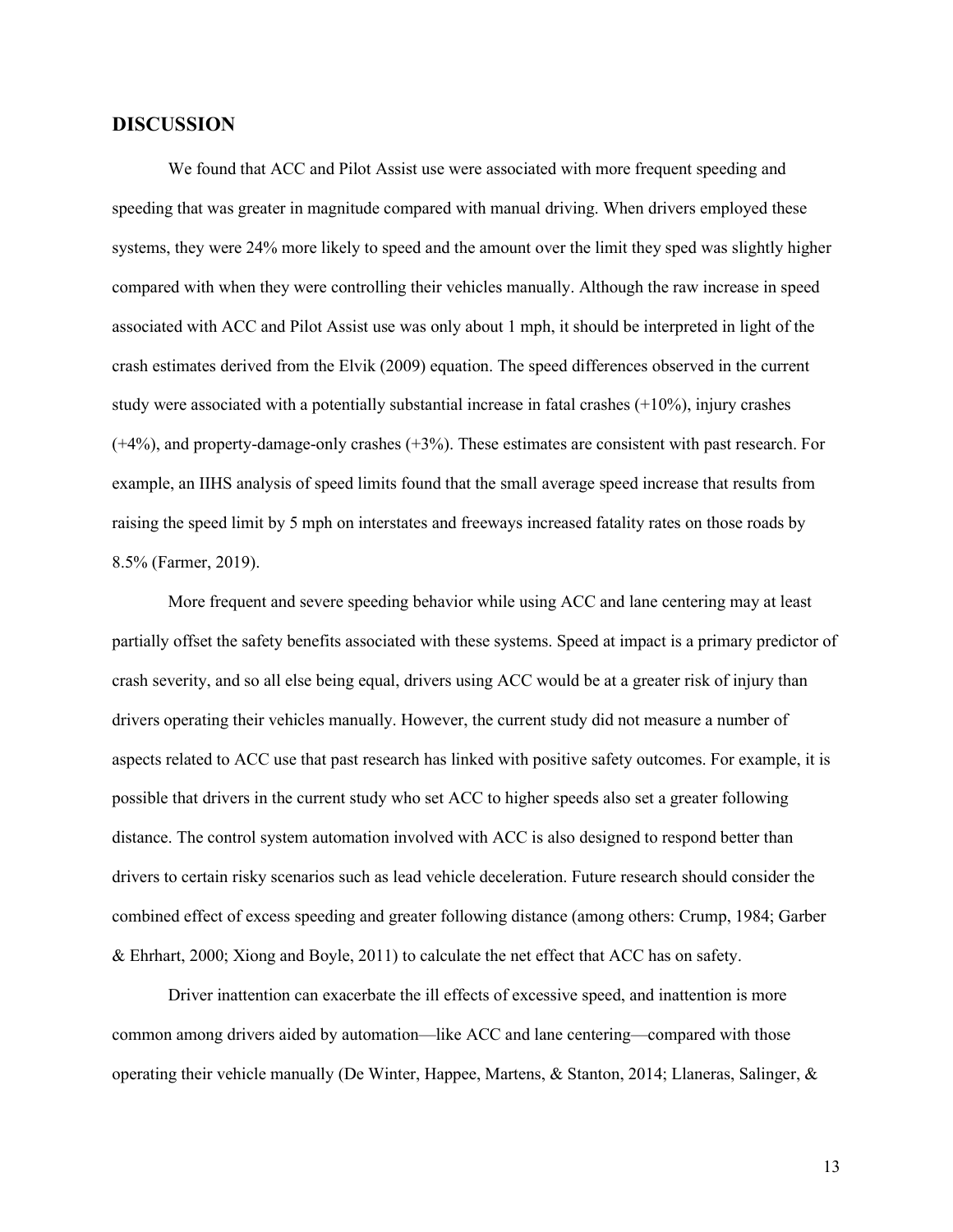Green, 2013; Reagan et al., 2020; Wickens, 1994). Inattentiveness is a powerful predictor of crash risk (Dingus et al., 2016; Klauer, Dingus, Neale, Sudweeks, & Ramsey, 2006; Monk, Boehm-Davis, & Trafton, 2004), especially when attention is directed toward a secondary, non-driving task (Atchley, Tran, & Salehinejad, 2017; Caird, Willness, Steel, & Scialfa, 2008; Guo et al., 2017). Being distracted by secondary tasks also makes reclaiming control of the vehicle more difficult (see Cunningham & Regan, 2017 for a review). Thus, ACC and lane centering may not only increase the likelihood that drivers speed but may also reduce their ability to effectively reengage with manual driving. The dual consequences of driver inattention and excess vehicle speed represent obstacles to achieving the full safety potential of ACC and lane-centering technology. Understanding how automation can benefit the driver experience without triggering undesirable secondary behaviors will be a key challenge for highway safety research as ACC and other automated systems become more common in the years to come.

There has been some discussion about whether vehicles should disallow or limit drivers' ability to speed while using ACC and similar, more extensive automation. Although setting limits on vehicle speed has the potential to reduce speeding behavior, it is also possible that a more limited system would redirect risky drivers back to manual control. We found that drivers who speed while using ACC also tended to speed while controlling the vehicle manually, and so it is possible that a driver who is prevented from speeding by vehicle automation will not ultimately be deterred. If automated speed and headway control has a net positive effect on crash risk, a return to manual control may (ironically) increase crash risk compared to a less restrictive system. However, speed-limiting systems have been used successfully in the past to influence driver behavior. Intelligent Speed Adaptation (ISA)—an in-vehicle system that supports driver compliance with the speed limit—provides a useful analogue to the question of what might result from speed-restrictive ACC/partial automation. Studies on this system have found generally positive results, with slower and more homogenous driving speeds under ISA than not (Besseling & van Boxtel, 2001; Biding & Lind, 2002), even when the system was set up to merely warn the driver that the speed limit was being exceeded (Carsten & Tate, 2005). Future research should consider the data on ISA efficacy when trying to understand how speed-limited automation might affect driver behavior.

14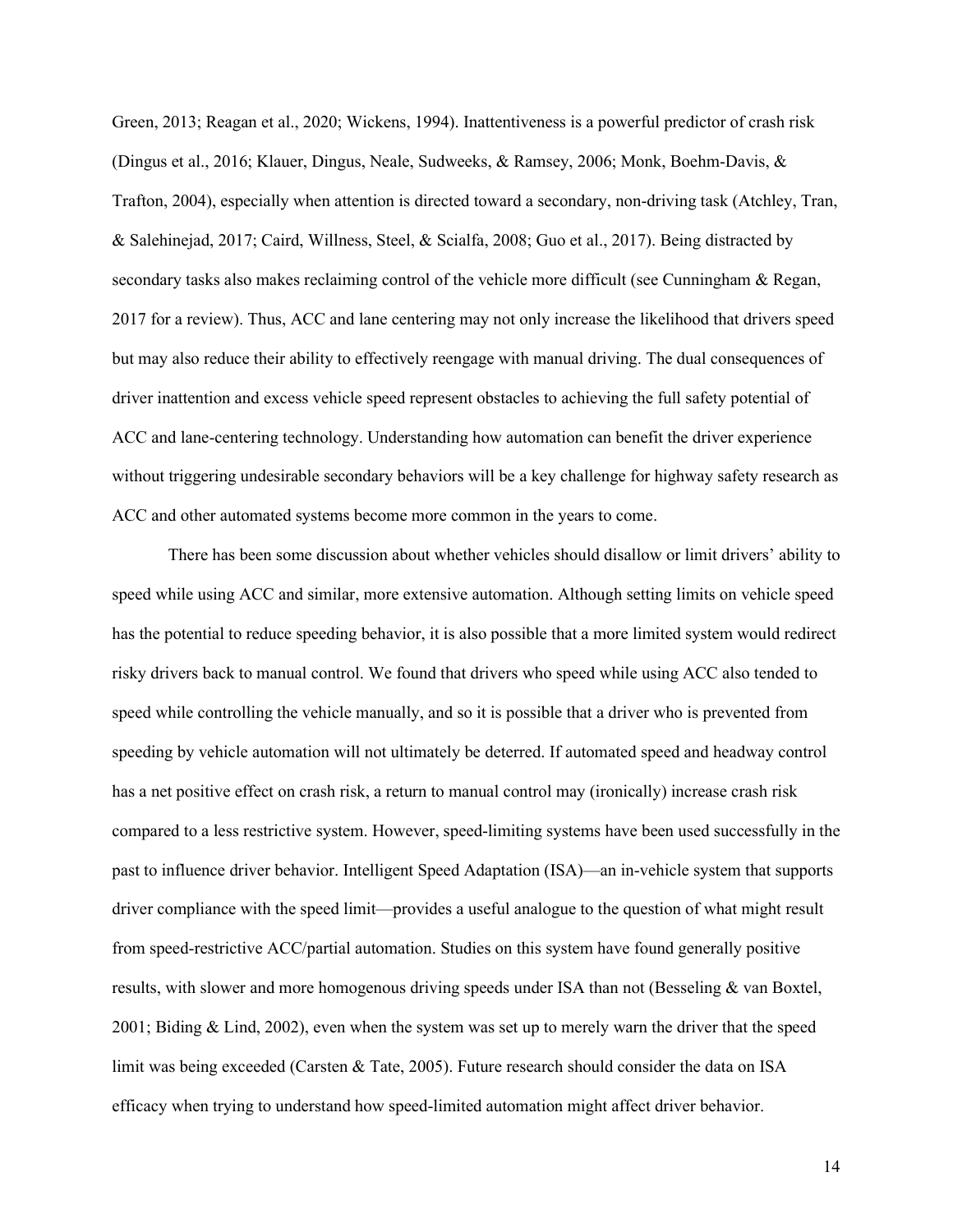ACC use was associated with speeding behavior that was more closely clustered around 5-mph intervals compared with manual driving. These clusters are likely the manifestation of individual differences in how drivers perceive the balance between exceeding the speed limit and avoiding detection by law enforcement. Past research has shown that drivers commonly perceive enforcement tolerances of anywhere between 5–10 miles per hour over the posted speed limit (Soole, Watson, & Fleiter, 2013), and ACC makes it easier to maintain a specified speed over the limit than it would be under manual control. The study vehicles also allowed ACC/Pilot Assist users to modify their speed upward or downward by 5 mph by activating a toggle; this convenience likely contributed to the clustered distribution of speeds. Future research may seek to assess the influence of multi-mph toggling on speeding behavior.

The current study only examined ACC use on limited-access roads. Inappropriate use on surface streets—if it is common enough—may serve to further increase crash risk. Past research suggests that up to 10% of total ACC engagement takes place on surface streets, typically principal and minor arterials (NHTSA, 1998; Reagan et al., 2020). Although arterials are high-capacity roads, they contain relatively frequent stops and intersections that might increase crash risk for drivers misusing ACC. Future research should consider how ACC use on arterials might differ from its use on freeways or interstates.

Our data were restricted to roads in Massachusetts. Although limited-access roads tend to share similar characteristics across the United States (e.g., long, straight, and uninterrupted), it is possible that ACC has a different effect on speeding in other states—in those with more rural areas, for example (Enriquez & Pickrell, 2019). Similarly, the state-wide maximum speed limit in Massachusetts (65 mph) is lower than the maximum in other states. Our findings suggest that ACC increases the magnitude of speeding more when the speed limit is relatively low. Thus, it is possible that speeding caused by (mis)use of these systems will be less common in states where a greater proportion of interstates have a high speed limit.

15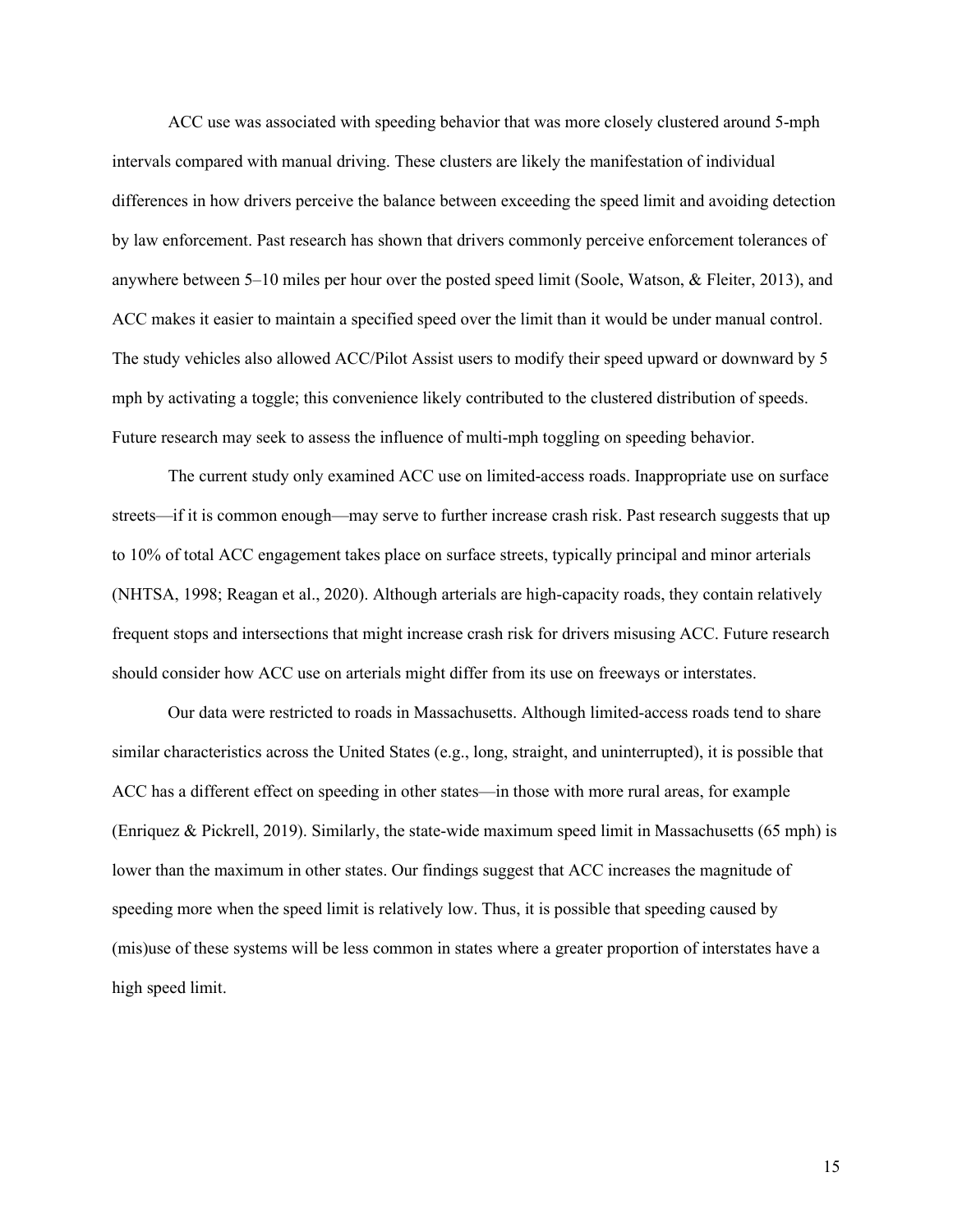# <span id="page-15-0"></span>**SUMMARY**

The current study found that drivers tended to speed 24% more often and about 1 mph over the limit while using ACC and a similar system with added lane centering, relative to periods of manual driving. Heightened speeding behavior was most common with these systems while on limited-access roads with a lower speed limit (i.e., 55 mph). These findings point to a possible obstacle to obtaining the full safety potential from this advanced vehicle technology; any consideration of the net safety effect of automated speed and headway control should account for the effects of more frequent and elevated speeding.

# <span id="page-15-1"></span>**ACKNOWLEDGEMENTS**

Data for this study was drawn from work supported by the Advanced Vehicle Technologies (AVT) Consortium at MIT [\(http://agelab.mit.edu/avt\)](http://agelab.mit.edu/avt). This work was also supported by the Insurance Institute for Highway Safety.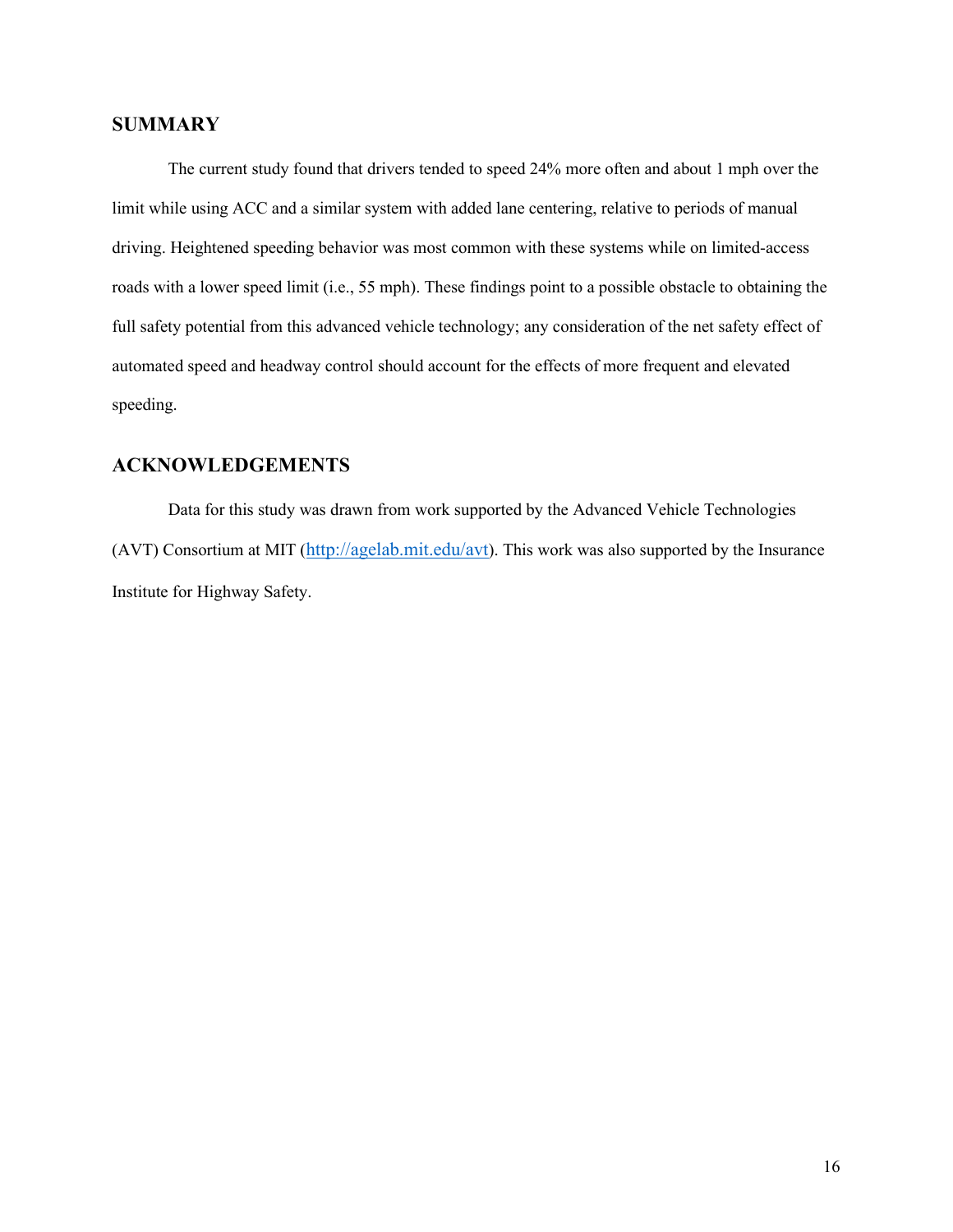# <span id="page-16-0"></span>**REFERENCES**

- Atchley, P., Tran, A.V., & Salehinejad, M. A. (2017). Constructing a publicly available distracted driving database and research tool. *Accident Analysis & Prevention*, 99, 306– 311. doi:10.1016/j.aap.2016.12.005
- Bagheri, N., & Jamieson, G. A. (2004). Considering subjective trust and monitoring behavior in assessing automation-induced "complacency." In D. A. Vicenzi, M. Mouloua, & O. A. Hancock (Eds.), *Human performance, situation awareness, and automation: Current research and trends* (pp. 54-59). Mahwah, NJ: Erlbaum.
- Balfe, N., Wilson, J. R., Sharples, S., & Clarke, T. (2012). Development of design principles for automated systems in transport control. *Ergonomics*, *55*(1), 37–54. doi:10.1080/00140139.2011.636456
- Bainbridge, L. (1983). Ironies of automation. *Automatica*, *19*(6), 775–779. doi:10.1016/0005- 1098(83)90046-8
- Bates, D., Maechler, M., & Bolker, B., & Walker, S. (2015) Fitting linear mixed-effects models using lme4. *Journal of Statistical Software*, *67*(1), 1–48. doi:10.18637/jss.v067.i01
- Besseling, H., & van Boxtel, A. (2001) *Intelligent speed adaptation: Results of the Dutch ISA Tilburg trial*. Rotterdam, NL: Ministry of Transport, Transport Research Centre AVV.
- Biding, T., & Lind, G. (2002). *Intelligent speed adaptation: Results of large-scale trials in Borlänge, Lidköping, Lund and Umeå during the period 1999–2002* (2002: 89 E). Borlänge, Vägverket: Swedish National Road Administration.
- Caird, J. K., Willness, C. R., Steel, P., & Scialfa, C. (2008). A meta-analysis of the effects of cell phones on driver performance. *Accident Analysis &Prevention*. *40*(4), 1282–1293. doi:10.1016/j.aap.2008.01.009
- Carsten, O. M. J., & Tate, F. N. (2005). Intelligent speed adaptation: Accident saving and costbenefit analysis. *Accident Analysis &Prevention*, *37*, 407–416. doi:10.1016/j.aap.2004.02.007
- Cunningham, M. L., & Regan, M. A. (2017). Driver distraction and inattention in the realm of automated driving. *IET Intelligent Transport Systems*, *12*(6), 407–413.
- Crump, E. T. (Ed.). (1984). *55, a Decade of Experience* (No. 201-204). Washington, DC: Transportation Research Board.
- De Winter, J. C., Happee, R., Martens, M. H., & Stanton, N. A. (2014). Effects of adaptive cruise control and highly automated driving on workload and situation awareness: A review of the empirical evidence. *Transportation Research Part F: Traffic Psychology and Behaviour*, *27*(Part B), 196–217. doi:10.1016/j.trf.2014.06.016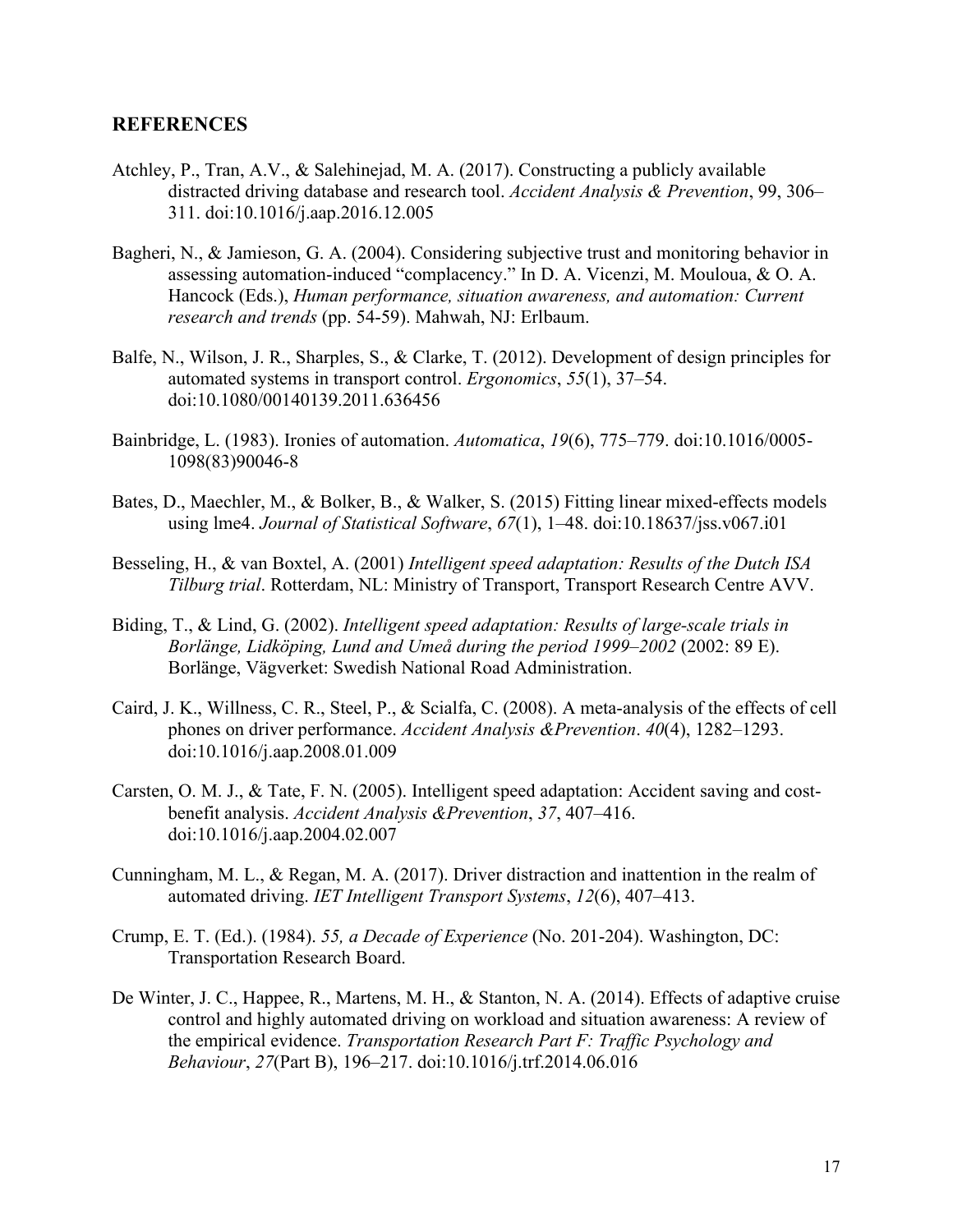- Dickie, D. A., & Boyle, L. N. (2009). Drivers' understanding of adaptive cruise control limitations. *Proceedings of the Human Factors and Ergonomics Society 53rd Annual Meeting, 53*(23), 1806–1810. . doi:10.1177/154193120905302313
- Dingus, T. A., Guo, F., Lee, S., Antin, J. F., Perez, M., Buchanan-King, M., & Hankey, J. (2016). Driver crash risk factors and prevalence evaluation using naturalistic driving data. *Proceedings of the National Academy of Sciences*, *113*(10), 2636–2641. doi:10.1073/pnas.1513271113
- Dragutinovic, N., Brookhuis, K. A., Hagenzieker, M. P., & Marchau, V. A. W. J. (2005). Behavioural effects of advanced cruise control use – A meta-analytic approach. *European Journal of Transport and Infrastructure Research*, 5, 267–280.
- Elvik, R. (2005). Speed and road safety: synthesis of evidence from evaluation studies. *Transportation Research Record*, *1908*(1), 59–69. doi:10.1177/0361198105190800108
- Elvik, R. (2009). *The Power Model of the relationship between speed and road safety: Update and new analyses* (No. 1034/2009). Oslo, Norway: Institute of Transport Economics.
- Enriquez, J., & Pickrell, T. M. 2019. *Seat belt use in 2018 — Overall results* (Report No. DOT HS-812-662). Washington, DC: National Highway Traffic Safety Administration.
- Farmer, C. (2019). *The effects of higher speed limits on traffic fatalities in the United States, 1993–2017*. Arlington, VA: Insurance Institute for Highway Safety.
- Federal Highway Administration (2013). *Highway functional classification concepts, criteria and procedures*. Washington, DC: U.S. Department of Transportation.
- Fridman, L., Brown, D. E., Glazer, M., Angell, W., Dodd, S., Jenik, B., ... & Seaman, S. (2019). MIT advanced vehicle technology study: Large-scale naturalistic driving study of driver behavior and interaction with automation. *IEEE Access*, *7*, 102021–102038. doi:10.1109/ACCESS.2019.2926040
- Garber, N. J. & Ehrhart, A. A. (2000). Effect of speed, flow, and geometric characteristics on crash frequency for two-lane highways. *Transportation Research Board*, *1717*(1), 76–83. doi:10.3141/1717-10
- Guo, F., Klauer, S. G., Fang, Y., Hankey, J. M., Antin, J. F., Perez, M. A., … & Dingus, T. A. (2017). The effects of age on crash risk associated with driver distraction. *International Journal of Epidemiology*, *46*(1), 258–265. doi:10.1093/ije/dyw234
- Hetherington, C., Flin, R., & Mearns, K. (2006). Safety in shipping: The human element. *Journal of Safety Research*, *37*, 401–411. doi:10.1016/j.jsr.2006.04.007
- Highway Loss Data Institute. (2019a). 2013–2017 BMW collision avoidance features. *HLDI Bulletin, 36*(37).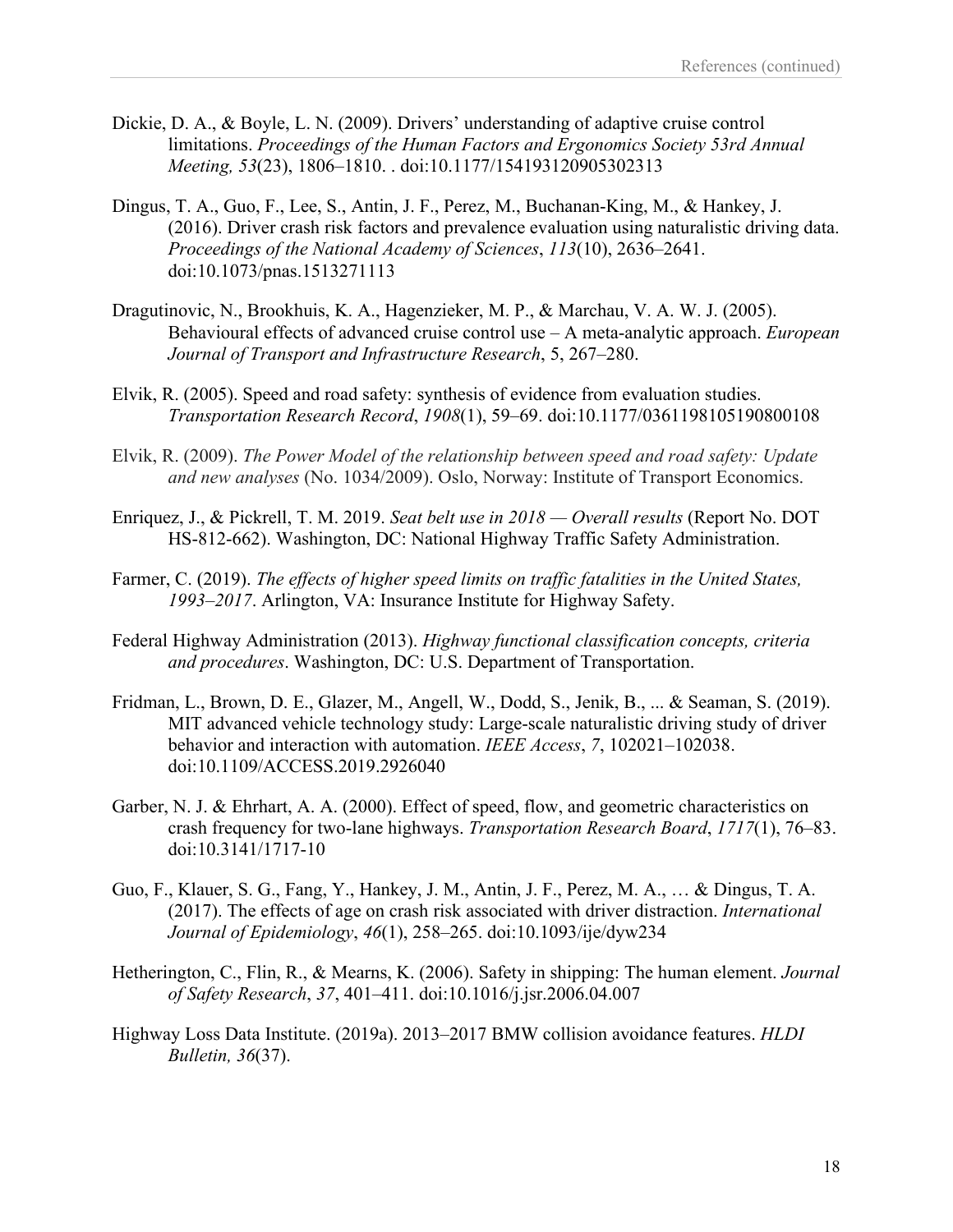- Highway Loss Data Institute. (2019b). *HLDI facts and figures: 1981–2020 vehicle fleet* (Report No. VIF-19). Arlington, VA.
- Insurance Institute for Highway Safety. (2020). *Speed*. Retrieved from https://www.iihs.org/topics/speed
- Khan, M. Q., & Lee, S. (2019). A comprehensive survey of driving monitoring and assistance systems. *Sensors*, *19*(11), 2574. doi:10.3390/s19112574
- Klauer, S. G., Dingus, T. A., Neale, V. L., Sudweeks, J. D., & Ramsey, D. J. (2006). The impact of driver inattention on near-crash/crash risk: An analysis using the 100-car naturalistic driving study data (DOT HS 810 594). Washington, DC: National Highway Traffic Safety Administration.
- Kloeden, C. N., McLean, A. J., & Glonek, G. (2002). *Reanalysis of travelling speed and the risk of crash involvement in Adelaide South Australia* (Report No. CR 207). Canberra, Australia: Australian Transport Safety Bureau.
- Llaneras, R. E., Salinger, J., & Green, C. A. (2013). Human factors issues associated with limited ability autonomous driving systems: Drivers' allocation of visual attention to the forward roadway. *Proceedings of the Seventh International Driving Symposium on Human Factors in Driver Assessment, Training and Vehicle Design*, 92–98.
- Longo, M., & Bramani, M. (2015, October). The automation control systems for the efficiency of metro transit lines. In *2015 AEIT International Annual Conference (AEIT)* (pp. 1-6). Institute of Electrical and Electronics Engineers (IEEE).
- Monk, C. A., Boehm-Davis, D. A., & Trafton, J. G. (2004). Recovering from interruptions: implications for driver distraction research. *Human Factors*, *46*(4),650–663. doi:10.1518/hfes.46.4.650.56816
- Richard, C. M., Joonbum, L., Brown, J. L., & Landgraf, A. (2020). *Analysis of SHRP2 speeding data* (DOT HS 812 858). Washington, DC: National Highway Traffic Safety Administration.
- National Highway Traffic Safety Administration. (1998). *Intelligent cruise control field operational test* (DOT HS 808 849). Washington, DC.
- National Highway Traffic Safety Administration. (2006). *Exploratory study of early adopters, safety-related driving with advanced technologies* (DOT HS 809 972). Washington, DC.
- National Highway Traffic Safety Administration. (2015). *The economic and societal impact of motor vehicle crashes, 2010 (Revised)* (DOT HS 812 013). Washington, DC.
- Parasuraman, R., & Riley, V. (1997). Humans and automation: Use, misuse, disuse, abuse. *Human Factors*, *39*(2), 230–253. doi:10.1518/001872097778543886